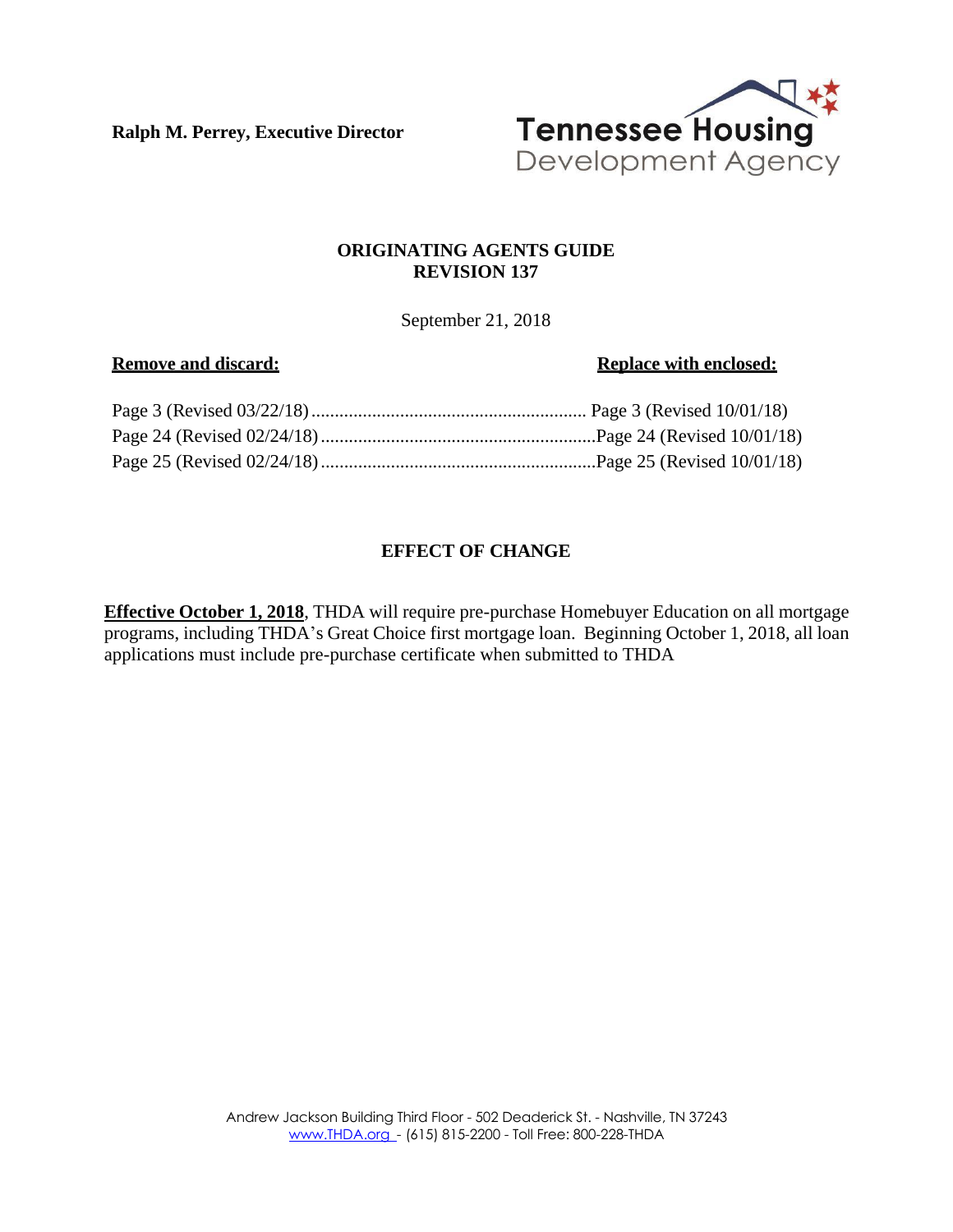## **1.4. CURRENT THDA LOAN PROGRAMS**

## **A. Great Choice Loan Program**

This program is designed for low and moderate income borrowers. Great Choice offers a low interest rate loan secured by a first mortgage with the option of down payment and closing cost assistance to a maximum of 5% of the purchase price at a 0% interest rate, deferred payment, forgivable second loan secured by a second deed of trust. THDA allows the following loan types: FHA, USDA, and VA at the maximum loan limits based on insurer or guarantors guidelines. THDA also allows conventional uninsured loans with a maximum loan to value of 78%.

| <b>Maximum Household Income</b>                                | Varies by county                                                                                                                                                                                                                                                    |
|----------------------------------------------------------------|---------------------------------------------------------------------------------------------------------------------------------------------------------------------------------------------------------------------------------------------------------------------|
| <b>Maximum Acquisition Cost</b><br>(Including all incidentals) | Varies by county                                                                                                                                                                                                                                                    |
| <b>Maximum LTV</b>                                             | Subject to FHA, VA, and USDA/RD Guidelines. Conventional Loans<br>78% LTV or less.                                                                                                                                                                                  |
| <b>Interest Rate</b>                                           | 4.625% fixed rate, subject to change                                                                                                                                                                                                                                |
| <b>Loan Term</b>                                               | 30 years                                                                                                                                                                                                                                                            |
| <b>Loan Types</b>                                              | FHA, VA, USDA/RD, Conventional                                                                                                                                                                                                                                      |
| <b>Mortgage Insurance or Guarantee</b>                         | As required by loan type                                                                                                                                                                                                                                            |
| <b>Buydowns</b>                                                | Not allowed                                                                                                                                                                                                                                                         |
| <b>Assumable</b>                                               | Subject to qualifying                                                                                                                                                                                                                                               |
| <b>Pre-Payment Penalty</b>                                     | No penalty                                                                                                                                                                                                                                                          |
| <b>Subject to Recapture</b>                                    | Yes                                                                                                                                                                                                                                                                 |
| <b>Required Reserve</b>                                        | As required by loan type                                                                                                                                                                                                                                            |
| <b>Minimum Investment</b>                                      | As required by loan type                                                                                                                                                                                                                                            |
| <b>Closing Costs</b>                                           | May come from borrower, seller, a gift,<br>or as required by loan type                                                                                                                                                                                              |
| <b>Down Payment</b>                                            | As required by loan type                                                                                                                                                                                                                                            |
| <b>First Time Homebuyer Rule</b>                               | Borrower must not have an interest in their primary residence within 36<br>months of application unless the property to be financed with the loan is<br>in a targeted area or the borrower meets the Veteran's exemption. (See<br>THDA website for targeted areas.) |
| <b>Homebuyer Education</b>                                     | Required                                                                                                                                                                                                                                                            |
| <b>Origination Fee</b>                                         | Up to 2% maximum                                                                                                                                                                                                                                                    |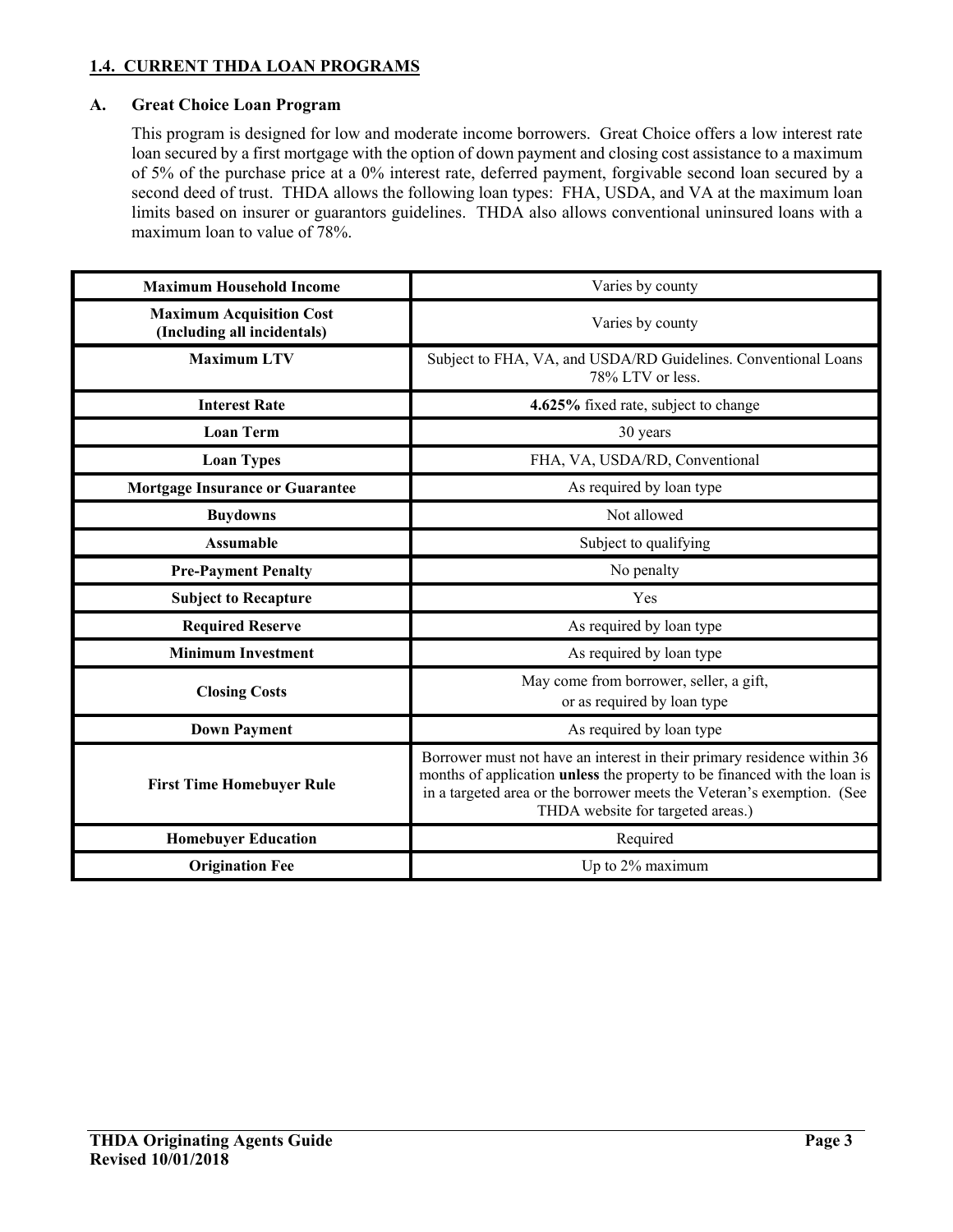## **5.1 OVERVIEW**

## **A. Disclosures**

1. Great Choice

Originating agents are required to provide all disclosures that comply with all federal and state laws and/or regulations. These include, without limitation, signed and dated copies of loan estimate, Tennessee Residential Property Condition Disclosure and transfer of servicing disclosures.

2. Great Choice Plus

Originating agents will provide all disclosures that comply with all federal and state laws and/or regulations. These include GFE and Disclosure of Loan Terms.

## **B. Underwriting Guidelines, Debt Ratios, Credit Scores, Compensating Factors**

Eligible applicants must meet credit underwriting standards of the relevant insuring program, as evidenced by the approval of a Direct Endorsement underwriter or the insurer, program accepted, underwriting software, i.e. Loan Prospector (LP), Desktop Underwriter (DU). LP or DU acceptance must also be signed by the Originating Agent underwriter or processor verifying the accuracy of information or data required to receive approval.

All loan submissions with a borrower(s) credit score (middle score or lowest score if only two scores) below 640 will not be eligible for THDA funding. THDA will accept loans with the following decision responses which shall meet the following THDA requirements:

- 1. Approve/Eligible: Maximum debt ratio of 45% and a minimum credit score of 640.
- 2. Refer/Eligible due to "no score" only: Loans must be manually underwritten using non traditional credit guidelines in accordance with FHA guidelines, maximum debt ratio of 36%.
	- Two months PITI in reserves. This cannot be a gift.
- 3. Refer/Eligible: Loans must be manually underwritten, maximum debt ratio of 43%, minimum credit score of 640, and must meet two of the three THDA overlays listed below.
	- The borrower must have a verified rental history. Verification of rental (VOR) is acceptable if borrower is renting from a commercial management company; or 12 months canceled checks/bank verification if borrower is renting from a private landlord.
	- One month PITI in reserves. This cannot be a gift.
	- A two year job history with a minimum of 12 months at current employer.
- 4. Approve/Ineligible: As it refers to the HUD REO \$100.00 down payment program only, maximum debt ratio of 45% and minimum credit score of 640.

All THDA loan application packages will be required to include a copy of the completed FHA Loan Underwriting and Transmittal Summary or Loan Analysis signed by an authorized program endorsed underwriter of the Originating Agent, or correspondent underwriting agent. (See Section 6.2. K)

Any closed loan subsequently determined to be ineligible for program insurance due to noncompliance with that program's credit underwriting guidelines will be ineligible for THDA funding and subject to repurchase without exception.

#### **C. Homebuyer Education**

 Borrowers are required to obtain pre-purchase homebuyer education and counseling provided by a THDA approved Homebuyer Education (HBEI) Provider at one of the approved agencies listed on THDA's website at www.thda.org. Each person on loan is required to obtain homebuyer education. The following formats are available for Homebuyer Education: